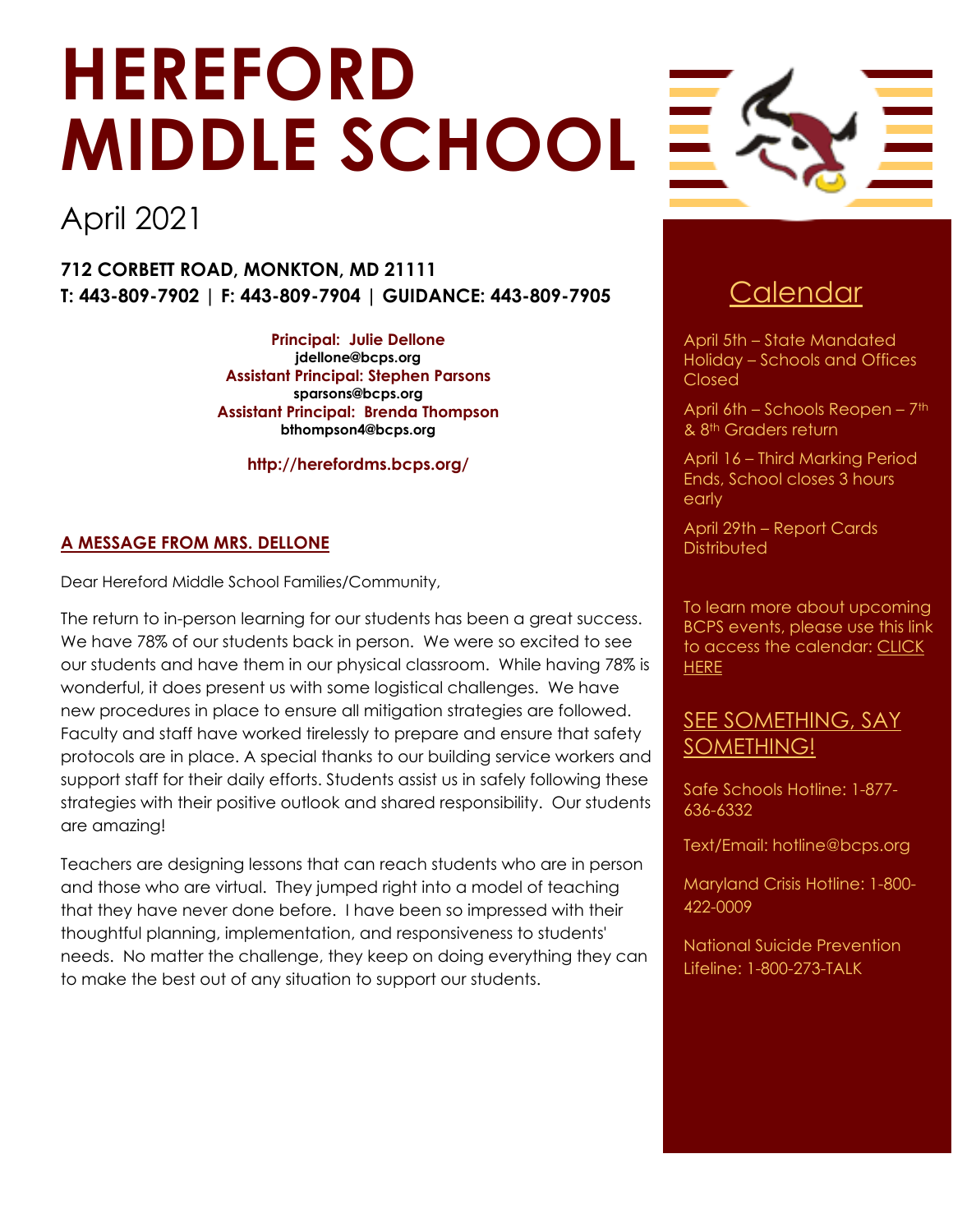One of our challenges remains arrival and dismissal traffic. Usually, I would strongly encourage parents to have students ride the bus; however, due to COVID, we have more car riders than ever. We work through this daily and try to keep traffic moving and flowing.

We ask that parents not arrive in the Corbett Road area before 7:20 in the morning and the afternoon, not before 2:20. This allows the school buses time to exit the area before car riders' arrival.

Students with HP devices have/are scheduled to swap their old device for a Chromebook. Cohort A/B have swapped during the school day. Cohort C families will have an opportunity to swap on Wednesday, April 21st, from 3-6 pm, and Wednesday, April 28<sup>th,</sup> from 9 am-12 pm. Please remind students to come to school with a charged device each day. In addition, students are asked to bring their charging cord to school each day.

Finally, I would like to extend my sincere gratitude to our PTA and the Hereford Community for all of the support and positivity. Through this challenging time, we have received many positive messages and thank you messages. On behalf of the staff at HMS, we thank you for your continued support and thoughtfulness. Your positive words mean so much.

Sincerely, Julie A. Dellone Principal

#### **FROM THE PTA**

Welcome to the HMS PTA!

The Hereford Middle School PTA provides the financial and volunteering horsepower behind many of the inclassroom improvements and entertainment elements of your child's HMS experience. Over the years the PTA has supported the administration's needs and purchased items that are outside the typical BCPS budget. (For instance, we recently purchased new library tables and provided a special lunch/treat for our custodial staff as they prepared our school for a safe return)

Your support is what makes us great. If you are unable to volunteer, please consider making a direct donation to the PTA (a 501 (c) (3) charity) so we can continue to make HMS the best experience possible for our students. If you haven't done so already, we ask for a \$50 per family donation, but we truly appreciate any donation amount you are able to provide.

HMS PTA Direction Donation Link  $\mathbb Q$ 

[https://www.paypal.com/donate/?hosted\\_button\\_id=KSSPRDGKWUT6C&source=url](https://www.paypal.com/donate/?hosted_button_id=KSSPRDGKWUT6C&source=url)

NOTE: At this time, we are planning for the 2021-2022 school year and are looking for parents interested in volunteering for board or committee chair positions. As a chairperson, you can manage the volunteer effort for the PTA, organize spiritwear sales, and coordinate HMS hospitality events for students and faculty.

Ē

Interested in joining our executive board (President, VP etc)? The nomination process for elections are coming up and we need your help!!

To express your interest in a board or committee chair position, please send an email to [herefordmspta@gmail.com.](mailto:herefordmspta@gmail.com)

We welcome our new HMS families and look forward to supporting the new hybrid learning plan in any way we can. Thank you for your continued support!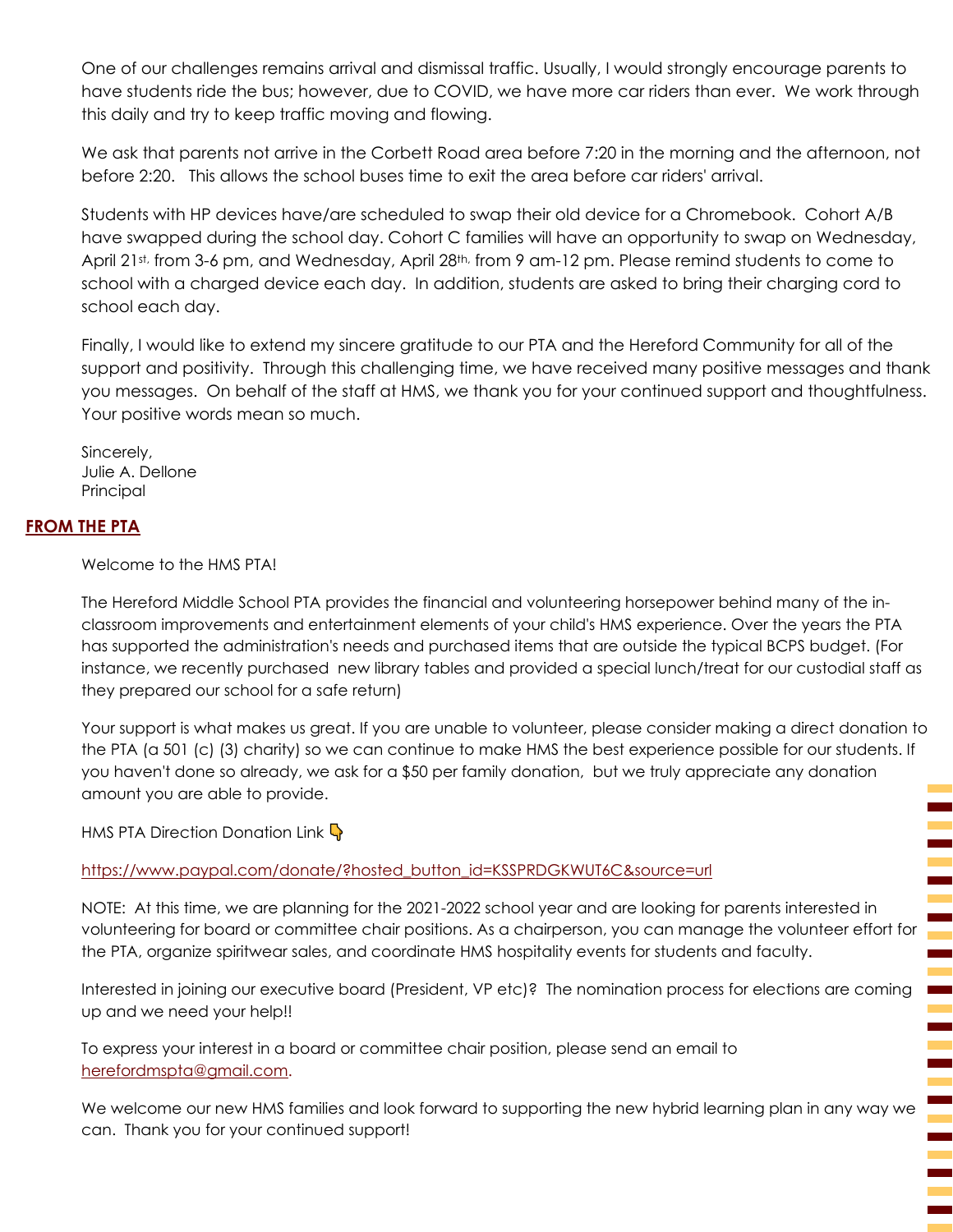#### **SPECIAL EDUCATION**

If you have questions regarding Special Education services, IEP's or 504's, please contact:

- IEP Questions- Special Education/IEP Chair, Genese Neal, Email: [gneal2@bcps.org](mailto:gneal2@bcps.org)
- 504 Questions- 504 Chair/ Assistant Principal, Brenda Thompson, [bthompson4@bcps.org](mailto:bthompson4@bcps.org)

#### **A MESSAGE FROM THE GRADE LEVEL COORDINATORS:**

#### **6th Grade News**

Welcome back, 6th graders! We hope you have had a wonderful Spring Break and are ready to continue hybrid learning. As a reminder, sixth-grade students and teachers are separated into three interdisciplinary teams:

- The Innovators are taught primarily by Ms. McShane, Ms. Hood, Mr. Walsh, Ms. Deen, Ms. Cunningham, and Ms. Dardozzi
- The Explorers are primarily taught by Ms. Sutton, Mr. Deen, Ms. Keen, Ms. Aloi, and Ms. Wagaman.
- The Legends are primarily taught by Ms. Smith, Mr. Friend, Ms. Wit, and Ms. Schanberger

All sixth-grade students are supported by our school counselor, Ms. Richardson, and the sixth-grade team leader, Ms. Benson.

We have all worked so hard already this year in spite of all the challenges we have faced! The teachers are so proud of the students' accomplishments, patience, and perseverance. As we transition into hybrid learning, students will be studying the following: In Science, 6th grade is learning about our place in space! We worked on the hierarchy of the Universe and have focused on gravity and its importance to the formation and movement of celestial objects. In 6th Grade, World Language students are learning about extracurricular activities that take place in schools and communities in Spanish-speaking countries. We investigate and compare the similarities and differences between those extracurricular activities in the United States and Hispanic countries. Students have opportunities to share their opinions of the activities and make comparisons to their own experiences. In April, ELA classes will be wrapping up our 3rd unit. Some classes will be working on writing an argument essay, while others will be working on analyzing and modernizing Shakespearean scenes. We will continue to use Vocab.com as a tool to help students practice with terms important to the unit. In World History class, students will start the month by completing the unit on India and taking the Unit 3 test on Greece and India. Then students will begin to learn about the rise of empires by exploring the creation of Rome, from its start, delving into their system of government in the republic and how that governmental system still impacts us today. Towards the end of the month, students will start to see how the republic falls, and the roman empire arises.

Our specials area classes are doing amazing things with the sixth grade. In Art, our 6th graders are finishing up a unit on illustrating a book cover, a book page, or a comic strip featuring a character they conceptualized and drew using accurate human proportions. In April will be working on a unit based on the theme of narrative. We will be studying the narratives found on different types of ancient Greek vessels and the techniques used to draw the pictures on clay. Students will then create a scratchboard, design a vessel, and illustrate a story on it using the technique of sgraffito. In Physical Education, our 6th graders are finishing up a Fitness/Yoga unit this week. In that unit, we completed our fourth Personal Fitness Test and focused on improving our flexibility and strength through yoga. When we return from Spring Break, we will begin a 2-week Disc Golf Unit. Students in Cohorts A and B will play on a course here at school. Students in Cohort C will be asked to create their own course to practice on. Sixth Grade Band, chorus, and strings students are working on the transition to hybrid learning with in-person and virtual performing. World Music students are finishing a unit on protest music, and music for change and will start our bucket drumming unit after spring break. In Agriscience, Quarter 3 students will take all of the knowledge they have gained about natural resources and link it to the roles that National Parks play in the US. Students will be exploring a National Park of their choice and identifying the natural resources that are protected by the park. They will also be exploring the benefits that National Parks provide to not only our natural resources but the economy and emotional/mental wellbeing of humans as well. For TechEd, Students are learning Python coding from the ground up. Students with varying coding experience are given weekly coding challenges that increase in complexity each week. By the end of this ten-lesson unit, students with no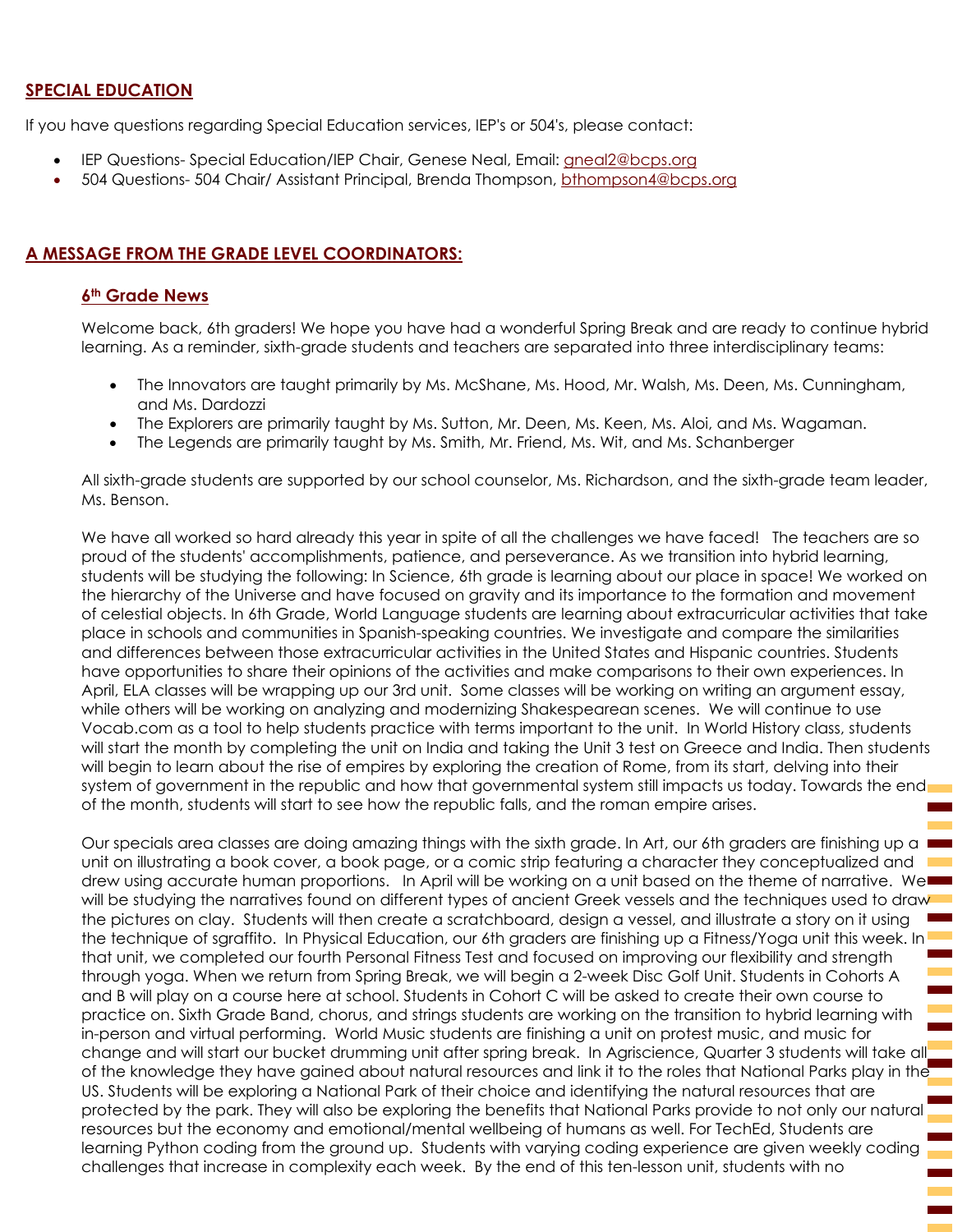programming experience will be programming robots to autonomously vacuum a floor using multiple sensors. Advanced students will be coding search and rescue robots using text-based Python. In Effective Learning, students have been learning about what it takes to be a dynamic speaker. Improving their ability to communicate effectively will certainly help them succeed both now and in the future- no matter where their future might take them. Students took pride in eliminating filler words in their speech as they practiced appearing confident, poised, and as articulate as possible!

If you ever have questions or concerns, please feel free to contact your child's teacher(s), Ms. Richardson, Ms. Benson, and/or administration. We look forward to seeing many of you in person and continuing to work with all of you virtually. Remember that for all 5-day weeks, we will continue to have asynchronous Wednesdays. Please remember to log on to Schoology and complete any missing work or redo opportunities you may have. Also, most teachers will continue to have our small groups to provide additional supports on Wednesday mornings (see class pages for specific times). We will keep you posted as to upcoming events and content in the upcoming newsletters.

#### **7th Grade News**

Welcome back, 7th graders! We hope you've had a wonderful Spring Break and are ready for hybrid learning. As a reminder, seventh-grade students and teachers are separated into three interdisciplinary teams:

- The Heroes are taught by Mrs. Hood (ELA), Mrs. Yearick (Math), Mr. Putnam (Science), and Mr. Endres (Social Studies). This team's color is purple.
- The Originals are taught by Mrs. Gent (ELA), Mrs. Amos (Math), Mrs. Kouyoumjian (Science), Mr. Cales (Social Studies), and Mrs. Comber (World Language). This team proudly sports blue.
- The Warriors are taught by Mrs. Klug (ELA), Ms. Lehman (Math), Ms. Zanetti (Science), Ms. Tiburzi (Social Studies), and Mrs. Ruark (World Language). Red is this team's color.
- All seventh-grade students are supported by our wonderful school counselor, Mrs. Kongkraphun, and the seventh-grade team leader, Mrs. Kouyoumjian.

We have already made a lot of headway with content this year, and the teachers are so proud of the students' accomplishments, patience, and perseverance. As we transition into hybrid learning, students will be studying the following: In ELA, seventh graders will continue to explore the exciting world of historical fiction. The unit culminates with students as authors. They have an opportunity to apply the techniques that have been analyzed in text to their own writing. Each student will spend the last weeks of the quarter producing their own piece of historical fiction. In Pre-Algebra, students have completed Unit 3, where they have been working hard at simplifying expressions as well as solving and graphing equations/inequalities. After Spring Break, students will begin Unit 4, where they will be analyzing and comparing data. In Algebra 1, students have been identifying key features of quadratic function graphs. An exploration of magnets and electricity is already underway in science class. Students are identifying similarities and differences between these two non-contact forces, stating factors that influence the strength of these forces, and describing how common items use these phenomena. World History classes have students uncovering the pre-Columbian societies of the Inca, Maya, and Aztec. We will discover how these societies developed, thrived, and declined in the Americas. We will also study the physical environment of the Americas to show how they impacted the cultural development of these ancient peoples. Students will explore the political, social, and economic structures of each civilization to explain how they play a significant role in history. In 7th grade World Language, students are learning about celebrations that take place in Spanish/French-speaking countries. We investigate the cultural aspects of these events to help us reveal their values. Students have opportunities to share their opinions of the events and make comparisons to their own experiences.

Our specials area classes are doing amazing things with the seventh grade. In Physical Education, students are finishing up a Fitness/Yoga unit the week prior to Spring Break. In this unit, we completed our fourth Personal Fitness Test, which focused on improving our flexibility and strength through yoga. When we return from Spring Break, we will begin a two-week Disc Golf Unit. Students in Cohorts A and B will play on a course here at school. Students in Cohort C will be asked to create their own course on which to practice. Seventh Grade Band, Chorus, and Strings students are working on the transition to hybrid learning with in-person and virtual performing. World Music students are finishing a unit on protest music/music for change and will soon start our bucket drumming unit after Spring Break. Last but not least, CTE. Seventh-grade Agriscience students are diving into the animal industry. Students will start by identifying the impact that domestication has had on both humans and animals alike. They will then begin to explore the hot button topic of Animal rights vs. Animal Welfare, during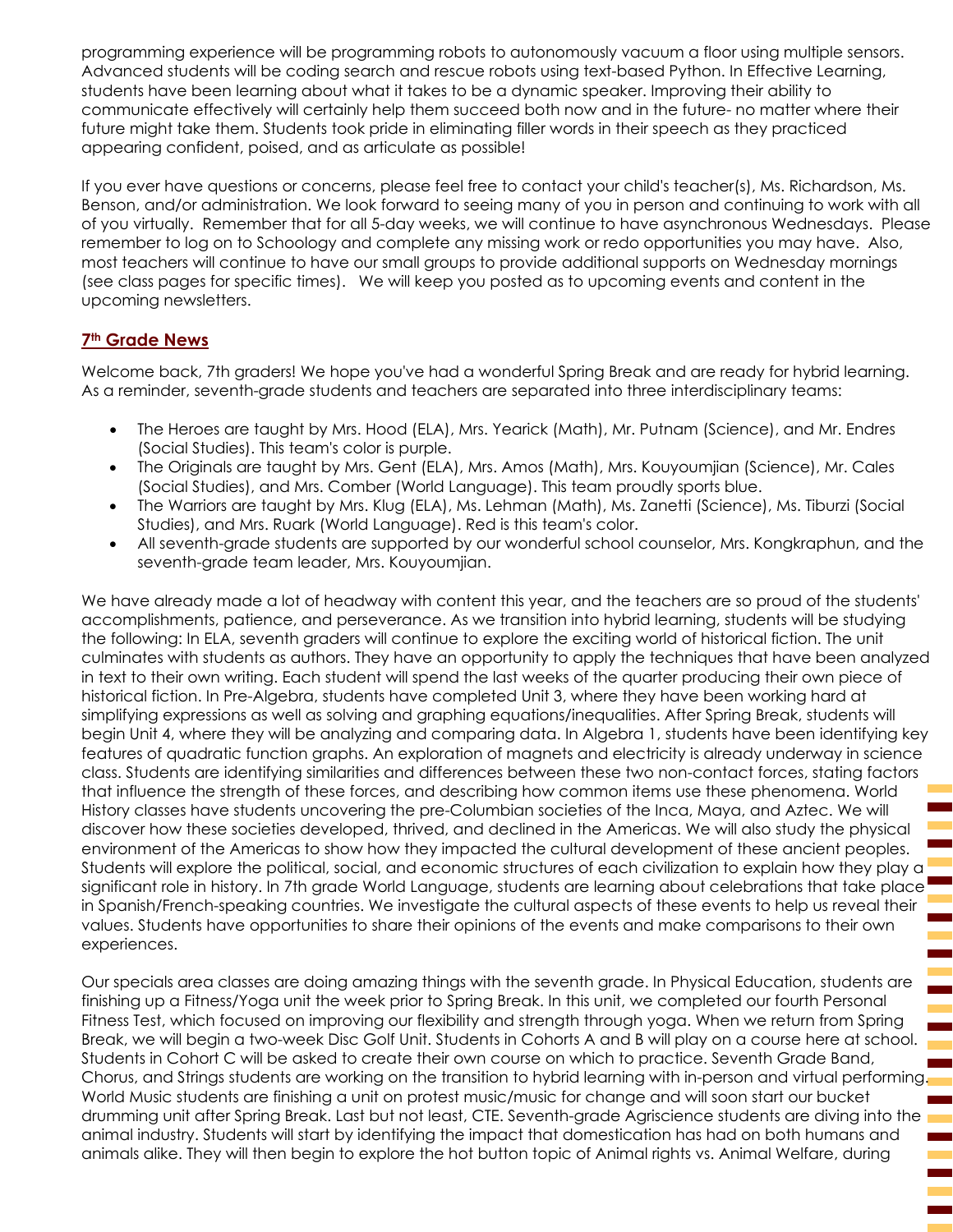which they will participate in a class debate to decide which ideology they choose to support. Tech Ed students are learning Python coding from the ground up. Students with varying coding experience are given weekly coding challenges that increase in complexity. By the end of this ten-lesson unit, students with no programming experience will be programming robots to autonomously vacuum a floor using multiple sensors. Advanced students will be coding search and rescue robots using text-based Python. And, in Effective Learning, students have been learning about what it takes to be a dynamic speaker. Improving their ability to communicate effectively will certainly help them succeed both now and in the future- no matter where their future might take them. Students took pride in eliminating filler words in their speech as they practiced appearing confident, poised, and as articulate as possible.

If you ever have questions or concerns, please feel free to contact your child's teacher(s), Mrs. Kongkraphun, and/or administration. We look forward to the experiences that await us the rest of this school year, and we will keep you posted as to upcoming events and content in the upcoming newsletters.

#### **8th Grade News**

It is great to be back! When you step into the building, you can feel the excitement from the students and staff. Eighth-grade students are grouped into Interdisciplinary teams. There are three teams: Victors, Champions, and Legends. The Victors (team color purple) is composed of Mrs. Siegler (ELA), Mrs. Barboza (Science), Mrs. Karavis (Math), and Mrs. Mullinax (American History). The Champions (team color is Blue) is composed of Mrs. Simon (ELA), Mrs. Fieden (Science), Mrs. Stegmayer (Math), and Mr. Livermore (American History). The Legends (team color is Red) is composed of Mrs. Wit (ELA), Mr. Friend (Science), Mrs. Smith (Math), and Mrs. Schanberger (American History). The Eighth-grade Team Leader is Mrs. Fieden. ALWAYS feel free to contact your student's teachers if you have a question or concern. **The teachers have been so impressed with the amount of parental support we have received this year!**

This is the material your Eighth-grade student is currently learning about in their classes. In American history, students are finishing up westward expansion and starting the next lesson on Life on a plantation in the South. Science classes have been covering genetics material. Students have been completing and analyzing Punnett squares and learning the effects of mutations on various organisms. In Math 8, students are working with solving equations and systems of equations. In Geometry, students are using proportions and trigonometric ratios in order to find missing parts of similar figures. In ELA 8, students are wrapping up Unit 3, which centers on the Essential Question: How can one individual's challenges reflect the struggles of an entire nation? After spring break, students are writing an essay for their Performance-Based Assessment (PBA). In GT ELA 8, students are wrapping up Unit 3, which centers on the Essential Question: How do authors make the old new? GT students will also have a PBA after spring break.

Now some information regarding our special area classes:

In Physical Education, our 8th graders are finishing up a Fitness/Yoga unit this week. We also completed a Fitness Test and focused on our flexibility and strength. When we return from Spring Break, we will begin a 2-week Disc Golf Unit. Students in Cohorts A and B will play on a course here at school. Students in Cohort C will be asked to create their own course to practice on.

Eighth Grade Band, chorus, and strings students are working on the transition to hybrid learning with in-person and virtual performing. American Music students are finishing a unit on protest music, and music for change and will start our bucket drumming unit after spring break.

In Art, the 8th graders just finished a unit on Graphic Design. They had a choice of designing a minimalist poster to capture the main idea of a movie, book, or video game, designing a minimalist poster to entice people to visit a specific destination or designing the package for a snack, drink, or beauty product to make it appealing to teenagers. Students learned how to manipulate shape, color, and text features on Google Slides to visually communicate their idea. After Spring break, we will be working on a new unit based on the theme of Nature.

In Eighth grade Agriscience, students have been hard at work designing their own Agribusiness. They took the knowledge they have gained regarding business concepts and used it to design their own business. Now they will be gearing up to develop a business pitch that will aim to entice potential "investors" to buy into the companies they have created.

֖֖֖֖ׅ֚֚֚֚֚֚֚֚֚֚֚֚֚֚֬֝֝֝֝֬֝֬֓֡֬֝֬֝֓֬֝֓֬֝֓֬֝֓֬֝֓֬֝֓֬֝֓֬֝֓֬֝֓֬֝֬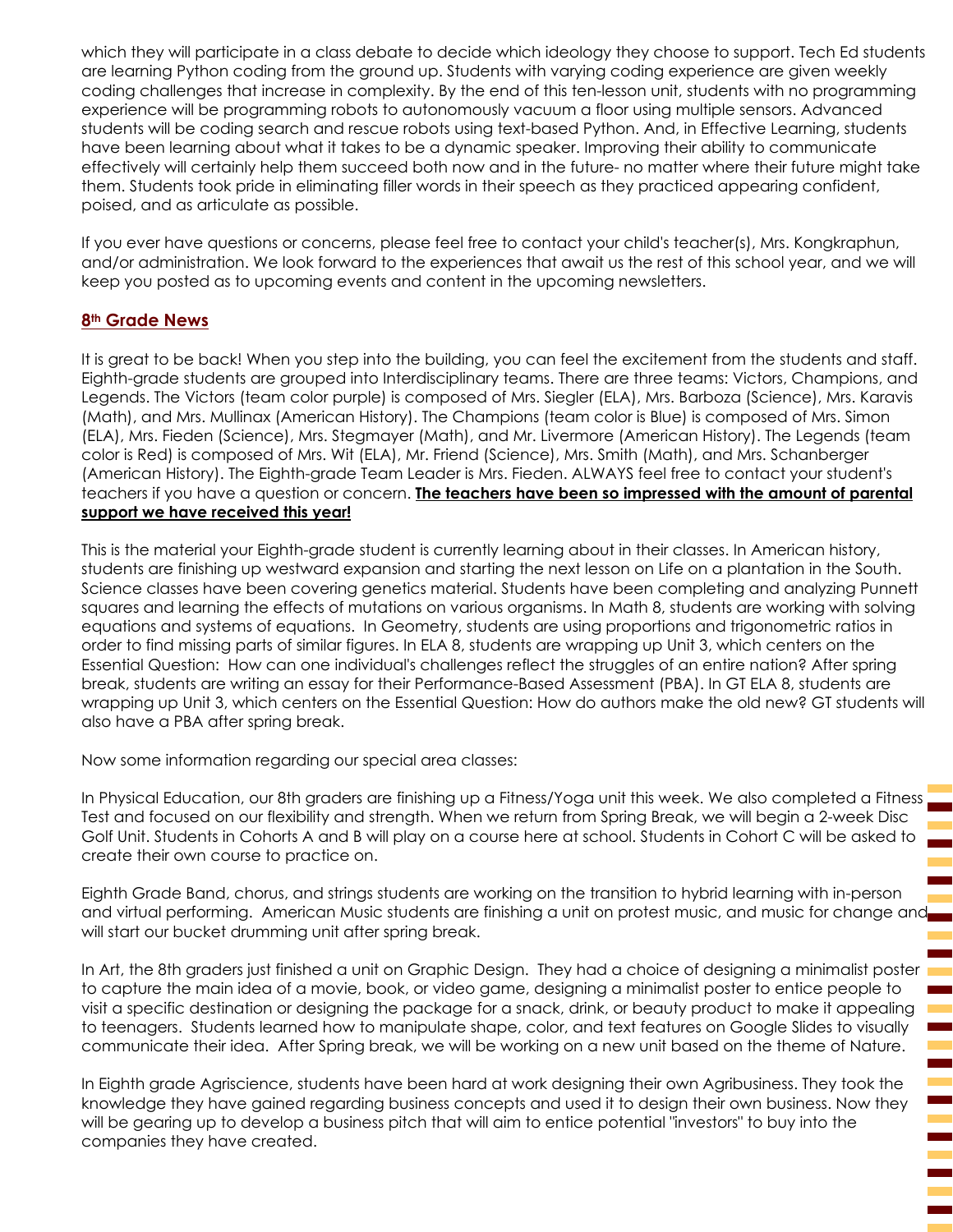In Tech. Ed, students, are learning Python coding from the ground up. Students with varying coding experience are given weekly coding challenges that increase in complexity each week. By the end of this ten-lesson unit, students with no programming experience will be programming robots to autonomously vacuum a floor using multiple sensors. Advanced students will be coding search and rescue robots using text-based Python.

In Effective Learning, students have been learning about what it takes to be a dynamic speaker. Improving their ability to communicate effectively will certainly help them succeed both now and in the future—no matter where their future might take them. Students took pride in eliminating filler words in their speech as they practiced appearing confident, poised, and as articulate as possible!

As we transition from virtual into hybrid learning, communication will continue to be our main priority. In the upcoming weeks, you will be receiving information about grades, after-school programs, high school updates, and so much more. If you ever have a question or concern, please always feel free to contact any of your student's teachers. Our ultimate goal is for our students to have a smooth transition to high school next year, feeling very prepared and confident. Stay tuned for May's newsletter!

#### **FROM THE SCHOOL COUNSELING OFFICE**

**6th Grade- Lilly Richardson** [lrichardson2@bcps.org](mailto:lrichardson2@bcps.org) **7th Grade- Keleigh Kongkraphun** [kkongkraphun@bcps.org](mailto:kkongkraphun@bcps.org) **8th Grade- Victoria Shields** [vshields@bcps.org](mailto:vshields@bcps.org) **School Counseling Secretary- Terri Francis** [tfrancis@bcps.org](mailto:tfrancis@bcps.org) **Phone 443.809.7905**

> Happy Spring! The HMS School Counseling Department is so happy to be back in our school building. Our students are acclimating to the new hybrid model very well, and we continue to meet with students virtually as well as in person.

Please have your students check the grade level Schoology groups run by the School Counselors regularly for important announcements and updates. We are continuing to offer virtual lunch groups several times a week as well as other small groups of interest. These groups are a great way for students to feel connected to their peers and stay engaged. We encourage your students to join us!

#### **Additional Resources to check out:**

Please check out the Parent University Newsletter, which is full of resources for BCPS families at:

[Parent University | Smore Newsletters for Education](https://www.smore.com/yhcku-parent-university?ref=email)

Also, there are several upcoming webinars from SERC (Special Education Resource Center) at the following link:

[Spring 2021 SERC Webinars \(bcps.org\)](https://dci.bcps.org/UserFiles/Servers/Server_9046958/File/Special%20Education/Spring%202021%20SERC%20Webinars.pdf)

#### **FROM THE SCHOOL NURSE**

If your child has been tested for Covid due to symptoms, exposure to a close contact, or return from travel: PLEASE do NOT send them to school until you have received the results.

Ξ

Ξ

Refer to the chart: Can my child go to school today? Call Mrs. Kernan if you have any questions.

(443)809-686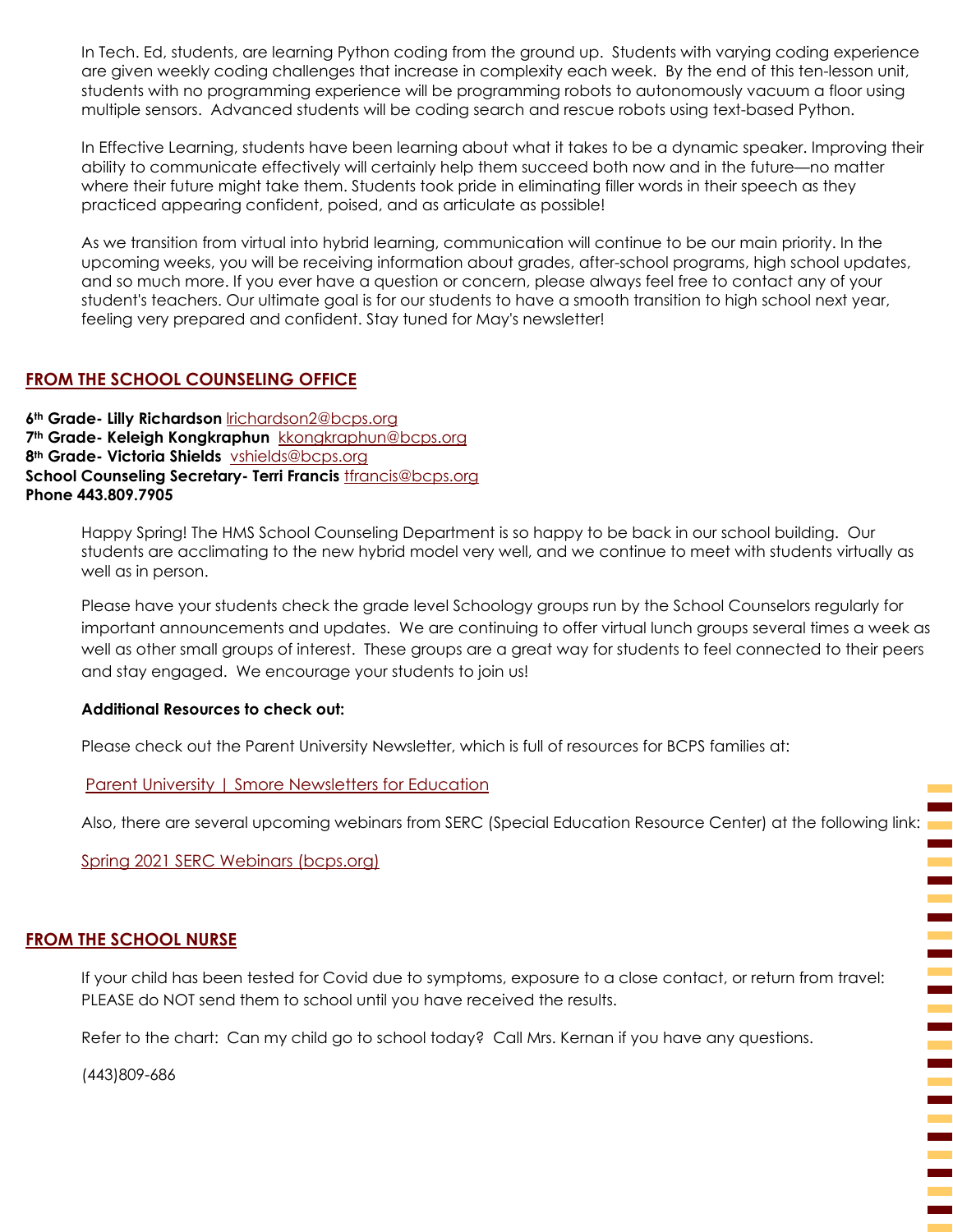#### **TECH NEWS**

#### **hmstech is STILL here!**

Our online HMS' help desk' has new hours: daily from 8 am to noon.

Mr. Thomas, Ms. Burke, and Mr. Putnam are on a Google Meet at the join code **hmstech**.

If students have any tech questions or problems with their laptops or school software, we are here to help.

Chromebook Swap - We are working on collecting from students the old, silver HP laptops and ProBook HP laptops. In exchange, students are receiving a BCPS Chromebook.

#### **Chromebook TIPS**

While Chromebooks run very similar to Windows machines, there are some differences on how to do things, including screenshots, right-clicking, and other popular tech tasks.

Most teachers have a folder on their Schoology course page with Chromebook tips files for students.

Students can also go to our school website for Chromebook tips at <https://herefordms.bcps.org/cms/one.aspx?portalId=3705937&pageId=9056139> or [click HERE.](https://herefordms.bcps.org/cms/one.aspx?portalId=3705937&pageId=9056139)

Chromebooks do not have Microsoft Office software. However, students do have an account with Office 365 where they can access Word, Powerpoint, and OneDrive via their chrome browser.

#### **Please remind your child to:**

1. Pack their laptop and charger each day

2. Carry their bag carefully and pack the laptop carefully. Students sometimes forget the laptop is in the bag and put the bag down hard on the ground.

3. Charge the device each school night.

#### **AFTER HOUR EMERGENCIES**

If you have an after-hours emergency, please call 911 or one of the resources listed below.

#### **RESOURCES**

**Emergency –** 911

**Maryland Help Line -** 211

**Baltimore Crisis Response –** 410-433-5175 (24 hours a day, seven days a week)

**MD Dept of Health Crisis Line –** 1-800-422-0009

**Suicide Hotline Text** CONNECT to 741741, for more information visit www.crisistextline.org

**National Suicide Prevention Lifeline –** 1-800-273-8255

**My Neighbors Foundation-** 410-374-4657